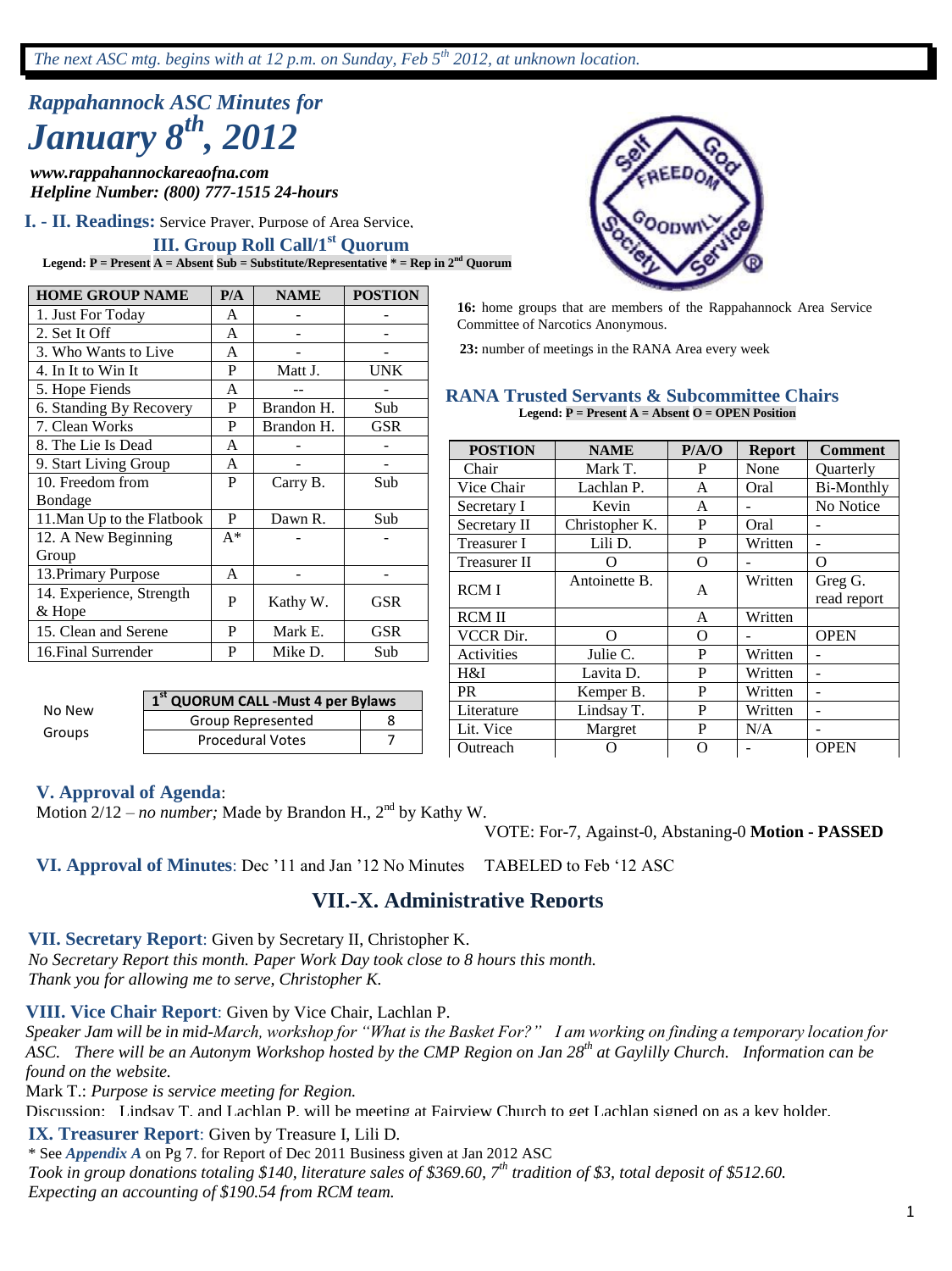#### **IX. Treasurer's Report** (*continued)*: Given by Treasure I, Lily D.

\*See *Appendix A* on Pg 7. for Report of Dec 2011 Business given at Jan 2012 ASC

Julie C. brought receipts form RCM Chair, \$104 of receipts of cash spent and \$90 of pre-paid gas receipts.

*Expecting from the Bylaws Committee for the account of \$64.26. Was account for with recipts for \$63.76 and \$0.50 in change. Expecting account from Activities for \$245.* This will be given in Activities Report at this ASC.

Discussion (Lili D.): *In keeping with traditions 5,8, 11 anyone handling RANA ASC funds must be in compliance with our bylaws. We need to tighten up the recording and reporting of funds. This includes submit spending plans in writing, returning an account of funds spent (receipts and change) in written form, not just notes on receipts, and anyone with a budget must be the keeper of that budget and report it monthly at the ASC. As your devoted treasurer, I am here to support the efforts of the efforts of the trusted servants as a backup to your recording responsibilities, but please understand that it IS your responsibility.*

*In regards to the Treasurer II position, please note that the deposit was not in compliance with the Bylaws. I am unable to get to the bank 5 days after Area as I work during banking hours, therefore I cannot get to the bank until the Saturday after Area. If anyone would consider or if they know of anyone who is willing to step up to the Treasurer II that is where the immediate need is, intention is to get that deposit in on time.*

No Discussion

**X. RCM Report**: No report, receipts given by Julie C., Activities Chair during Treasure Report.

Discussion:

Kerry B/Mark T./Lili D.: *The accounting for the RCM funds is correct?* Gas pre-paid receipts are not considered receipts as an accounting for monies paid.

Lili D.: *This body needs to discuss the acceptance of gas pre-paid receipts as they do not show the gallons purchased at the amount per gallon, it is an indication of money given at a counter and a receipts is given. For the record this receipt is dated around the date of the Regional meeting. After today I will no longer expect pre-paid gas receipts as accounting receipts for ASC funds, unless this body votes otherwise.*

*Does anyone know if there were any motions presented at Region that need to be brought back to groups to be voted on?* Julie C./Mark T. commented they did not have any information on Regional motions.

## **XI. Subcommittee Reports**

**A. Activities Report**: Given by Chair, Julie C.

*First of all I would like to thank ASC for allowing me to serve. Activities held a marathon meeting at the Bowling Green Mason Ledge Dec 24-26th with help from the Thursday night Man Up Flatbook Group. We donated \$24.00 to the Mason Lodge though and we made a \$34.00 in 7th Tradition they gave us back \$10.00! There was minimal participation but the people that showed up helped out a great deal. Activities would like to thank Dawn, Kemper, Kenny, Lachlan, Dot, Tyler, and Rudy for all the service that weekend. Also to the groups and fellow member who donated food and other supplies to help. Activities brought back \$120.00 to put back into the budget plus receipts. On Jan 3rd Activities met to start planning for Speaker Jam on March 31st. The theme is "The Importance of Sponsorship, Sponsor and Sponsee". We could use your support. It would be greatly appreciated!! Thank you for your patience. In Loving Service ~ Julie C.* No Discussion

**C. Literature Chair Report**: Given by Lindsay T. *\*B. H&I Chair Report given after E. PR Report*

*Last month we sold \$369.90 in literature. I made a large order from Freestate for #1,300.20. That order included the pamphlets needed for PR and H&I mailing along with the CAR Reports. I will be putting in a motion to pay Freestare for this. I am also bringing a motion for 2 literature subcommittee handbooks to be taken out of our budget.* 

*I would like to remind this body that I do not do literature sales outside of the ASC. I would also like to remind the Area that I do take literature orders before Area and can have that order ready for you at Area.*

*I have received support with literature since last Area. I am still in need of help with transporting literature to and from Area. We are sill meeting the 3rd Thursday at 5pm, upstairs at Wegmans ~ ILS, Lindsay T.* Discussion:

Lili D./Lindsay T.: *Clarification on accounting for 2 Handbooks coming out of our inventory. A motion will be written for auditing purposes, this is a budgeted item that will not be voted on.* The 20 CAR Reports were handed out to GSRs, Subcommittee and ASC Members by Lili, Margret per the Bylaws.

Kerry B.: *Need to have the CAR workshop information, where and when, in the minutes. Quad 1 is our Area and is meeting Feb 25th at 10am-5pm at Hatcher Memorial Baptist Church, 2300 Dumbarten Rd, Richmond. You can check online for more information.*

Mark T.: *GSRs please note to announce at meetings open positions; Outreach, Treasure II and VRCC Director.*

**D. Outreach Report**: **Open position** – no report.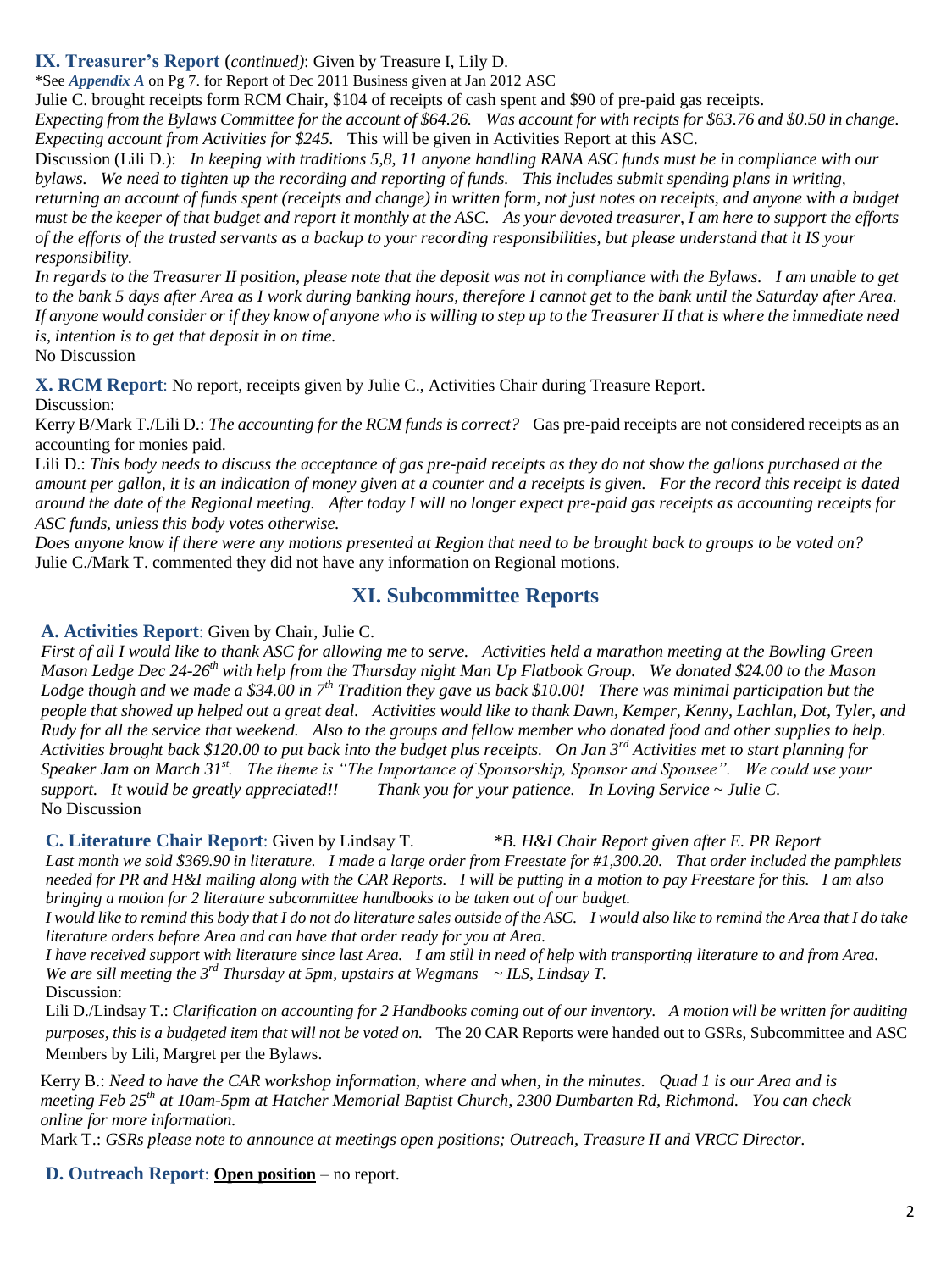#### **E. Public Relations (PR) Report**: Given by Kemper B., Chair

*I'd like to thank the ASC and GSR's for allowing me to serve. PR met on December 16th, at the normally scheduled time. Unfortunately, there were only 2 other addicts in attendance. We discussed the merge of PR and H&I and any ideas that could be brought up at the merge meeting on January 22nd, 2012. This meeting will still be held from 5-7 pm at the Thurman Brisben's Shelter. We will be making a motion today to release PR budget funds to gain materials and literature for our mailing. We will be reviewing the details and start the mailing process at the merge meeting. Any and all support will be greatly appreciated. The website has a few changes such as a new logo, and update to the events. That is all. Any questions or suggestions please let me know. Thank you for listening. ILS ~Kemper B, PR Chair*

Discussion:

Christopher ?: *Included in the paper work for all GSRs; 3 copies of the H&I mailing flyer, you can make more copies, we hope that you will get a couple of flyers out to those you know will make the meeting. 3 copies of the 30th AVCNA Registration Forms, We Must flyer.* 

Lili D.: *GSRs Group Announcement forms are available for you to write down the announcement to take back to groups.* Lili D./Kemper P.: *A motion will be made to get the website invoice paid.*

#### **\*B. Hospitals & Institutions (H&I) Report**: Written/Emailed by Lavita D. and read by Kemper B.

*H & I has been quiet working behind the scenes. There was no regular meeting in December due to it following on the holiday. The immediate goal is to assist PR with a mass mailing and some other future activities which will create more service opportunities. With these efforts it is our hope that our community would like Narcotic Anonymous to carry the message to addicts that are suffering in their facilities.*

*In Loving Service ~ Lavita D, H & I Chair \* 505-353-1179* No Discussion

#### **F. VCRR Director Report**: Open position – No report.

#### **\*Not on January Agenda, no letter given. BYLAWS ADHOC Report**: Written and Read by Carrie B.

*The annual Bylaws Subcommittee has officially come to a close. However, there is one unresolved issue regarding a Bylaws motion that came back from the groups in November.* 

*The Bylaws Adhoc Subcommittee is resubmitting Motion #BC 10/11-4. You will find this motion in your packedts. Please take this motion back to your groups and vote on it again. Unfortunately, when the vote for this motion was taken in November there was a tie vote. At that point the tie voted was broken by the Chairperson resulting in the motion failing. According to RANA Bylaws under Article 54 – Administrative Committee, Section 1 – Chairperson Qualification and Duties, Letter T it states "Break a tie vote for ASC procedural motions, not a group conscience votes. Ties for group conscience votes must go back to home groups for a second vote." Consider that in Article 8, Section 5, Letter C in the RANA Bylaws if there is another tie regarding this motion it will be sent back to groups for a third time.*

*The 2012 Bylaws were printed without this motion in them, so if this motion does pass we will simply add an addendum to the back of the Byaws. Under Article 8, Section 5 – Procedures Letter F it states "Changes to the bylaws and/or procedures as a result of a vote take effect at the end of the ASC meeting during which the result was recorded." So while any votes that would change the bylaws will be added to the bylaws as an addendum and added to the core of the bylaws annually, the change will be seen at every ASC meeting following the vote. So going forward this will also be the procedure for any motion affection the Bylaws up until we meet again in October of 2012.*

*The Bylaws Subcommittee has been grateful for the opportunity to serve this area of Narcotics Anonymous. We hope that you approve of and enjoy the presentation of our new 2012 Bylaws. Please, if you have any suggestion for the Bylaws Adhoc Subcommittee in the future we look forward to seeing you at the RANA Bylaws Adhoc Subcommittee meetings in next October. Please don't hesitate to contact me if you any questions or concerns.*

*Thank you for allowing me to serve.* 

Discussion: Carrie B.: PRO *We have 16 groups in this area, asking for 8 at the Area level to be represented that is only asking for half of the groups to be heard at the area level on motions. At this point we are currently doing business with a quarter of the group voices, 4. 8 is only half and that is the intention of this motion by the Bylaw Subcommittee as we are getting more participation on the area level and we do officially have 16 groups in this area.*

Discussion by Brandon/Carrie/Mark T.: Clarification on CAR Workshop;

*Every 2 years Regional delegates go to California, April 29th – May 5th. The CAR is the motions and explanations that are being made on the World level; go from World*  $\rightarrow$ *Region*  $\rightarrow$ *Area*  $\rightarrow$ *Groups. The workshops in February will give explanations of the business that is in the CAR and GSRs come back to the group to explain that to their groups and get the vote. Then at the GSR Assemble the GSRs will bring the vote of their groups. Feb 25th is the GSR Workshop but anyone is welcome. Changes to the service structure are a big part of this CAR.*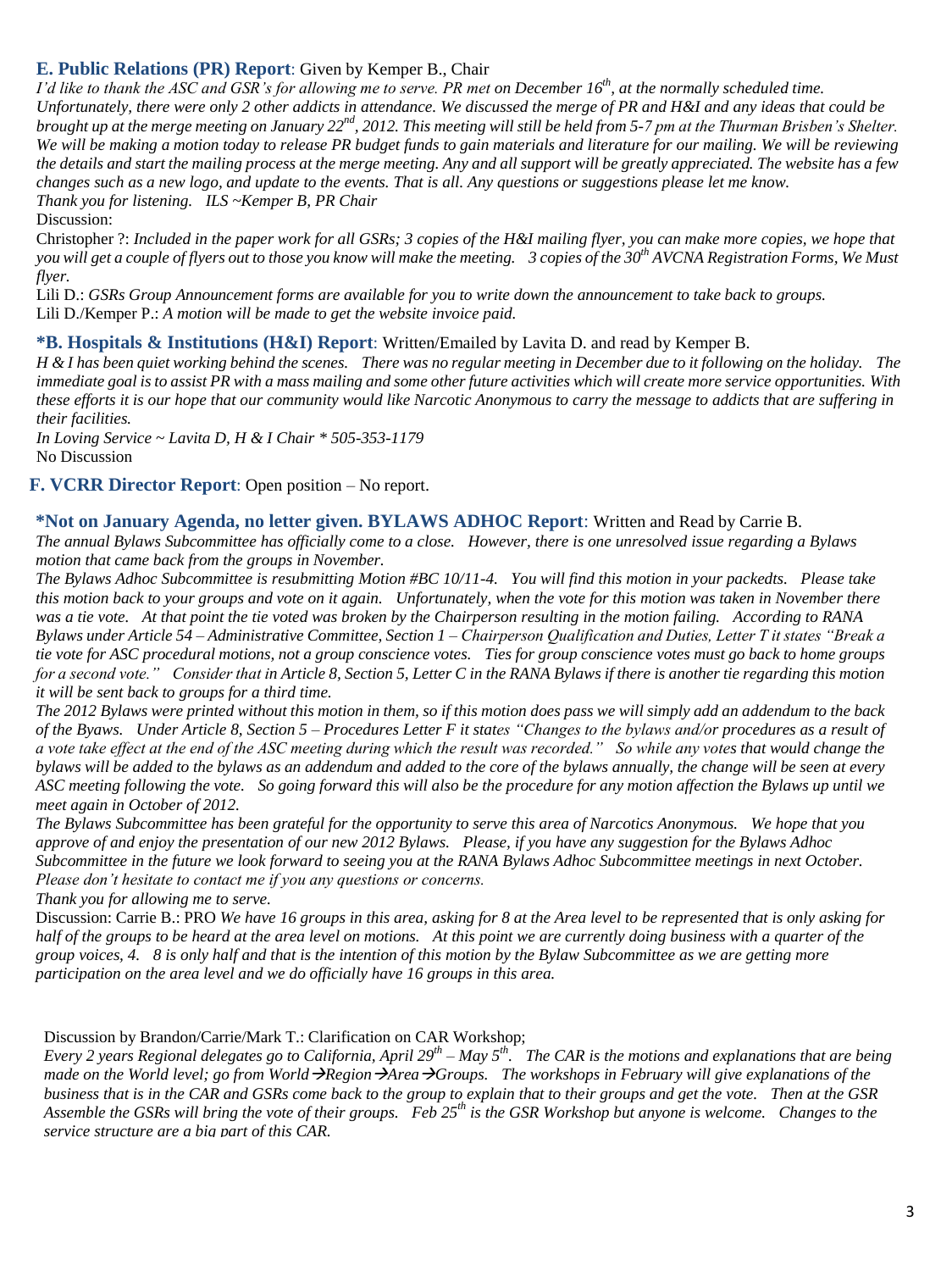## **XII. Group Service Representative (GSR) Reports**

|                                                                                                                                                                                                            | <b>HOME GROUP</b>                                                                                                                                                                  | <b>GSR/ALT</b>          | <b>DAYS AND TIMES</b><br>OF MEETINGS          | # GROUP<br><b>MEMBERS</b> | # AVG.<br><b>ATTENDING</b> | 7 <sup>th</sup><br>TRAD. | LIT.<br><b>ORDER</b> |  |  |
|------------------------------------------------------------------------------------------------------------------------------------------------------------------------------------------------------------|------------------------------------------------------------------------------------------------------------------------------------------------------------------------------------|-------------------------|-----------------------------------------------|---------------------------|----------------------------|--------------------------|----------------------|--|--|
|                                                                                                                                                                                                            | 1. Just For Today                                                                                                                                                                  | Richard B. -<br>Unknown | Sun. $12 - 1:30$ pm                           |                           |                            | \$5.00                   | \$0                  |  |  |
| It's about the same as the Saturday's noon meeting. No one is stepping up to be of service. We do have a couple of member,<br>who come in and setup both of the meetings.                                  |                                                                                                                                                                                    |                         |                                               |                           |                            |                          |                      |  |  |
|                                                                                                                                                                                                            | 2. Set it Off                                                                                                                                                                      | <b>ABSENT</b>           | Sun. 7 - 8:30pm                               |                           | $\blacksquare$             | \$0                      | \$0                  |  |  |
|                                                                                                                                                                                                            |                                                                                                                                                                                    |                         |                                               |                           |                            |                          |                      |  |  |
| 3.                                                                                                                                                                                                         | <b>Who Wants to Live</b>                                                                                                                                                           | <b>ABSENT</b>           | Mon. - Fri.12 - 1:00pm                        |                           | $\overline{\phantom{a}}$   | \$0                      | \$0                  |  |  |
|                                                                                                                                                                                                            |                                                                                                                                                                                    |                         |                                               |                           |                            |                          |                      |  |  |
|                                                                                                                                                                                                            | \$0<br>\$0<br>Matt – Alt GSR   Mon. 7:30 - 8:00pm<br>4. In It to Win it<br>$\blacksquare$                                                                                          |                         |                                               |                           |                            |                          |                      |  |  |
|                                                                                                                                                                                                            | Meeting attendance is excellent. Kimmy has funds for literature & key tags but had to bring Braiden to ER. Can I place an order                                                    |                         |                                               |                           |                            |                          |                      |  |  |
|                                                                                                                                                                                                            | now or do I need to wait until next month when we have the funds at ASC?                                                                                                           |                         |                                               |                           |                            |                          |                      |  |  |
|                                                                                                                                                                                                            | 5. Hope Fiends                                                                                                                                                                     | <b>ABSENT</b>           | Tue. 7 - 8:00pm                               |                           | $\mathbf{r}$               | \$0                      | \$0                  |  |  |
|                                                                                                                                                                                                            |                                                                                                                                                                                    |                         |                                               |                           |                            |                          |                      |  |  |
|                                                                                                                                                                                                            | 6. Standing by Recovery                                                                                                                                                            | Brandon H. -<br>Sub     | Tue. $7:30 - 8:30$ pm                         | 5                         | $10-15$                    | \$8.00                   | \$81.00              |  |  |
|                                                                                                                                                                                                            | Need a GSR. Meeting attendance I low, however a couple of newcomers have started attending regularly, got a sponsor and                                                            |                         |                                               |                           |                            |                          |                      |  |  |
|                                                                                                                                                                                                            | working the steps.                                                                                                                                                                 |                         |                                               |                           |                            |                          |                      |  |  |
|                                                                                                                                                                                                            | 7. Clean Works                                                                                                                                                                     | Brandon - GSR           | Wed. 7 - 8:00pm                               |                           |                            | \$35.00                  | 19.00                |  |  |
|                                                                                                                                                                                                            | No support needed and attendance is awesome.                                                                                                                                       |                         | Grown and new home group members celebrating. |                           |                            |                          |                      |  |  |
|                                                                                                                                                                                                            | Next week Daniel is celebrating 12 years.                                                                                                                                          |                         |                                               |                           |                            |                          |                      |  |  |
|                                                                                                                                                                                                            | 8. The Lie Is Dead                                                                                                                                                                 | <b>ABSENT</b>           | Wed. 7 - 8:15pm                               |                           | $\blacksquare$             | \$0                      | \$0                  |  |  |
|                                                                                                                                                                                                            |                                                                                                                                                                                    |                         |                                               |                           |                            |                          |                      |  |  |
|                                                                                                                                                                                                            | 9. Start Living Group                                                                                                                                                              | <b>ABSENT</b>           | Thu. 7 - 8:00pm                               | $\overline{\phantom{a}}$  | $\overline{\phantom{a}}$   | \$0                      | \$0                  |  |  |
|                                                                                                                                                                                                            |                                                                                                                                                                                    |                         |                                               |                           |                            |                          |                      |  |  |
|                                                                                                                                                                                                            | 10. Freedom from                                                                                                                                                                   | Carrie B. - Sub.        | Thur. 8 - 9:00pm                              |                           | $\overline{a}$             | \$20.00                  | \$0                  |  |  |
|                                                                                                                                                                                                            | <b>Bondage</b>                                                                                                                                                                     |                         |                                               |                           |                            |                          |                      |  |  |
|                                                                                                                                                                                                            | Group is doing well; we have new enthusiastic home group members.                                                                                                                  | Dawn R. - Sub           | Thur. 7 - 8:30pm                              | We are in need of a GSR.  |                            | \$10.00                  | \$59.00              |  |  |
|                                                                                                                                                                                                            | 11. Man Up to the<br>Flatbook                                                                                                                                                      |                         |                                               |                           |                            |                          |                      |  |  |
|                                                                                                                                                                                                            | Group is going well. We are still reading through the Step Working Guide. Attendance is excellent. We are excited about 2012                                                       |                         |                                               |                           |                            |                          |                      |  |  |
|                                                                                                                                                                                                            | and what possibilities are in store for our group and RANA! Brought \$59.00 worth of literature and donated \$10 for Area.                                                         |                         |                                               |                           |                            |                          |                      |  |  |
|                                                                                                                                                                                                            | Cleo J. is celebrating 20 years on Jan $19th$ . Kenny F. is celebrating 3 years on Jan $12th$ .                                                                                    | Sara T. - GSR           | Fri. $7 - 8:15$ pm                            |                           |                            | \$35.00                  | \$32.37              |  |  |
|                                                                                                                                                                                                            | 12. A New Beginning<br>Group                                                                                                                                                       |                         |                                               |                           | $\overline{\phantom{a}}$   |                          |                      |  |  |
|                                                                                                                                                                                                            | Buying \$32.37 worth of literature. Group is doing well. Donating \$35.00 to Area.                                                                                                 |                         |                                               |                           |                            |                          |                      |  |  |
|                                                                                                                                                                                                            | Cory C. is celebrating 5 years on Feb. 3 <sup>rd</sup> . Greg G is celebrating 8 years on Feb 10 <sup>th</sup> . Thanks Sara T.                                                    |                         |                                               |                           |                            |                          |                      |  |  |
|                                                                                                                                                                                                            | 13. Primary Purpose                                                                                                                                                                | Richard B -             | Sat. $12 - 1:00$ pm                           |                           |                            | \$5.00                   | \$0                  |  |  |
|                                                                                                                                                                                                            |                                                                                                                                                                                    | Unknown                 |                                               |                           |                            |                          |                      |  |  |
| well.                                                                                                                                                                                                      | Group attendance has picked up some. Still no one has stepped up to any of the groups open positions.                                                                              |                         |                                               |                           |                            | Other than that all is   |                      |  |  |
|                                                                                                                                                                                                            | 14. Experience, Strength &                                                                                                                                                         | Kathy W. - GSR          | Sat. $7 - 8:00 \text{pm}$                     | $-20-30$                  |                            | \$20.00                  | \$13.00              |  |  |
| Hope<br>Still need home group members. Averaging 20-30 members per meeting.<br>Group is doing well. Purchased \$13.00 of literature.<br>Antoinette B. is celebrating 30 years on Jan $27th$ at Bragg Hill. |                                                                                                                                                                                    |                         |                                               |                           |                            |                          |                      |  |  |
|                                                                                                                                                                                                            | 15. Clean and Serene                                                                                                                                                               | Mark $E. - GSR$         | Fri. $10 - 11:00$ pm                          | 8                         | $5-15$                     | \$5.00                   | \$0                  |  |  |
| Approx. 8 at each meeting. Need trusted servants to open, set-up, lead meetings and someone to replace me. I'll do it if nobody                                                                            |                                                                                                                                                                                    |                         |                                               |                           |                            |                          |                      |  |  |
| else can.                                                                                                                                                                                                  |                                                                                                                                                                                    |                         |                                               |                           |                            |                          |                      |  |  |
|                                                                                                                                                                                                            | 16. Final Surrender                                                                                                                                                                | Rotating*               | Tue. 7 - 8:30pm<br>Wed. & Fri. 7-8:00pm       |                           |                            | \$0                      | \$10                 |  |  |
|                                                                                                                                                                                                            | Bought \$10 of Key tags. Oral: Needs support from experienced members. Discussion on Noon Meeting that is not currently on<br>the meeting list and how to have that meeting added. |                         |                                               |                           |                            |                          |                      |  |  |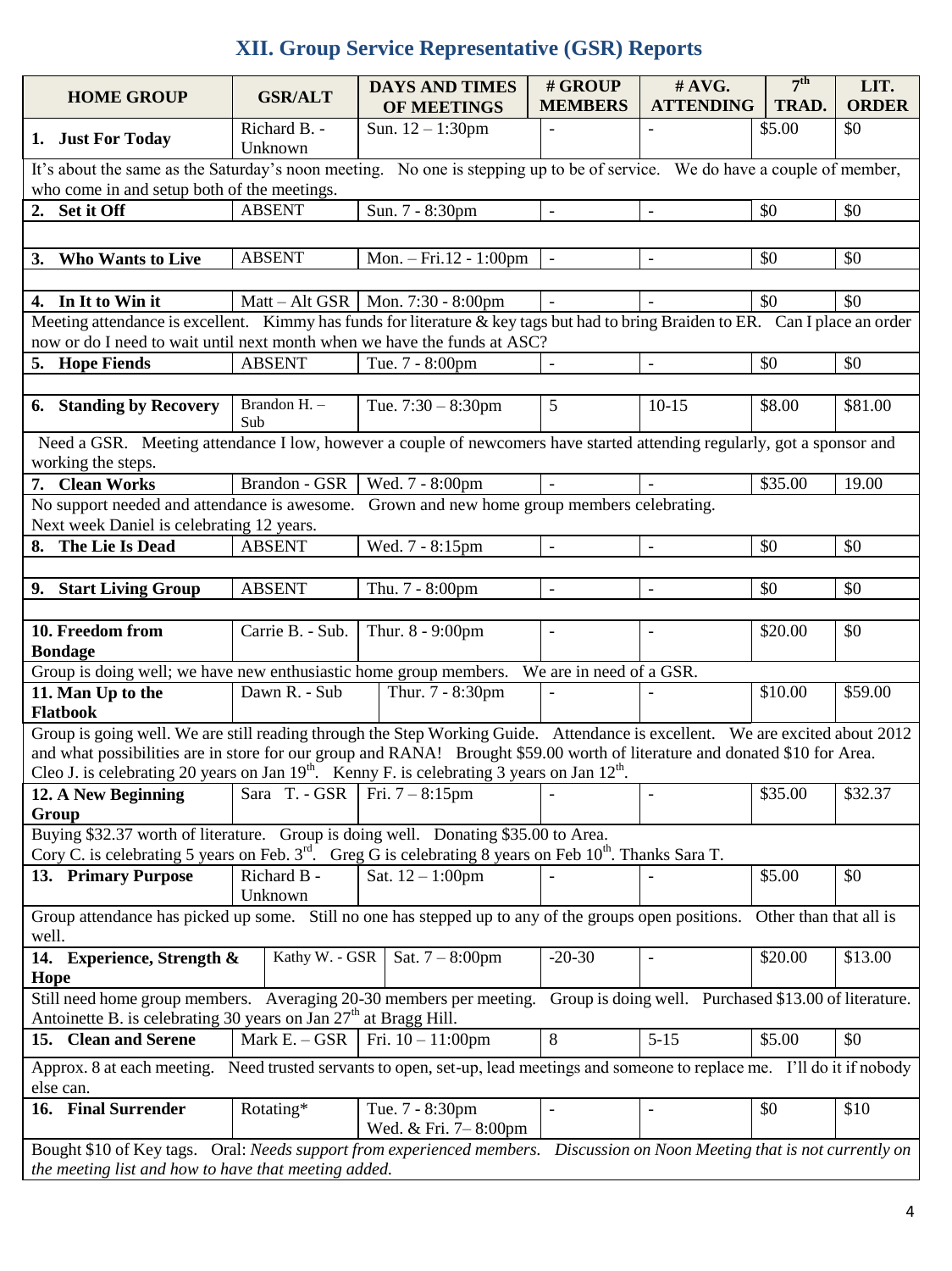## **XIII. Group Roll Call/2nd Quorum**

**Legend: P = Present A = Absent Sub = Substitute/Representative**

| <b>HOME GROUP NAME</b>     | P/A | <b>NAME</b> | <b>POSTION</b> |
|----------------------------|-----|-------------|----------------|
| 1. Just For Today          | A   |             |                |
| 2. Set It Off              | A   |             |                |
| 3. Who Wants to Live       | A   |             |                |
| 4. In It to Win It         | P   | Matt J.     | Sub            |
| 5. Hope Fiends             | A   |             |                |
| 6. Standing By Recovery    | P   | Brandon H.  | Sub            |
| 7. Clean Works             | P   | Brandon H.  | GSR            |
| 8. The Lie Is Dead         | A   |             |                |
| 9. Start Living Group      | A   |             |                |
| 10. Freedom from           | P   | Carry       | Sub            |
| Bondage                    |     |             |                |
| 11. Man Up to the Flatbook | P   | Dawn R.     | Rep            |
| 12. A New Beginning        | A   | Sara T.     | <b>GSR</b>     |
| Group                      |     |             |                |
| 13. Primary Purpose        | A   |             |                |
| 14. Experience, Strength   | P   | Kathy W.    | GSR            |
| & Hope                     |     |             |                |
| 15. Clean and Serene       | P   | Mark E.     | GSR            |
| 16. Final Surrender        | P   | Mike D.     | Rep            |
| — c+                       |     |             |                |

**1 st QUORUM CALL -Must 4 per Bylaws** Group Represented | 9 Procedural Votes 17

### **XIV. Unfinished Business**

*No Unfinished Business for Jan 2012 ASC.*

## **XV. Elections for Open Positions**

*No nominations for open RANASC positions*: \*Secretary I \*Treasurer II \*VCRR Director \*Out Reach Chair

Discussion:Mark T. *Removal of Officers per the Bylaws; Article 7, Section 1B (Page 8): Call to vote removal of Secretary I and RCM II. Motions will be voted on in New Business.*

### **XVI. New Business**

**Regional Motions** No report given

**Area Motions**

Motion 01/12-1: Maker: Lindsay T. 2<sup>nd</sup> by Kathy W. \*Budget expense, no vote. To pay Freestate \$1,300.20 for literature purchased. **Intent:** To comply with  $7<sup>th</sup>$  Tradition

**Motion 01/12-2:** Maker: Lindsay T. 2<sup>nd</sup> by Kathy W. \*Budget expense, no vote. To receive 2 Literature Subcommitee handbooks in the total of \$6 from our budget. **Intent:** None given

**Motion 01/12-3**: Maker: Lili D. \*No 2<sup>nd</sup> required, budgeted expense, no vote

To pay for \$100 for six months of post office rental.

**Intent:** To receive mail, carry the message and comply with bylaws.

**Motion 01/12-4 (amended):** Maker: Sara T.  $2<sup>nd</sup>$  by Mark E.

\*Procedural Vote to do business, not to go back to groups.

To change Feb Area Service from Feb  $5<sup>th</sup>$  to Feb 12<sup>th</sup> due to Super bowl.

\***AMENDED** - To change the start/stop time for Area on Feb 5<sup>th</sup> 2012 from the 4pm start to noon.

**Intent:** To have the most participation possible for Area without having to compete with the biggest game of the year.

**Discussion:** Lindsay/Lili/Sara: *New location will have to be secured for noon, as well as communicating that information to RANASC in a timely manner for the Feb ASC.*

*VOTE: For=7, Against= 0, Abstain= 0 Motion – PASSED*

**Motion 01/12-5**: Maker: Christopher \*No 2<sup>nd</sup> required, budgeted expense, no vote To release \$108 Secretary II for ink cartridges. Will cover approx. 6 months, hopefully. **Intent:** To continue printing of paperwork for Area.

**Motion 01/12-6**: Maker: Kemper B. \*No 2<sup>nd</sup> required, budgeted expense, no vote To release \$358 of PR Budget in Jan Area provide the budget being passed for Literature and suppl.ies for the mass mailing that will be conducted in 2012.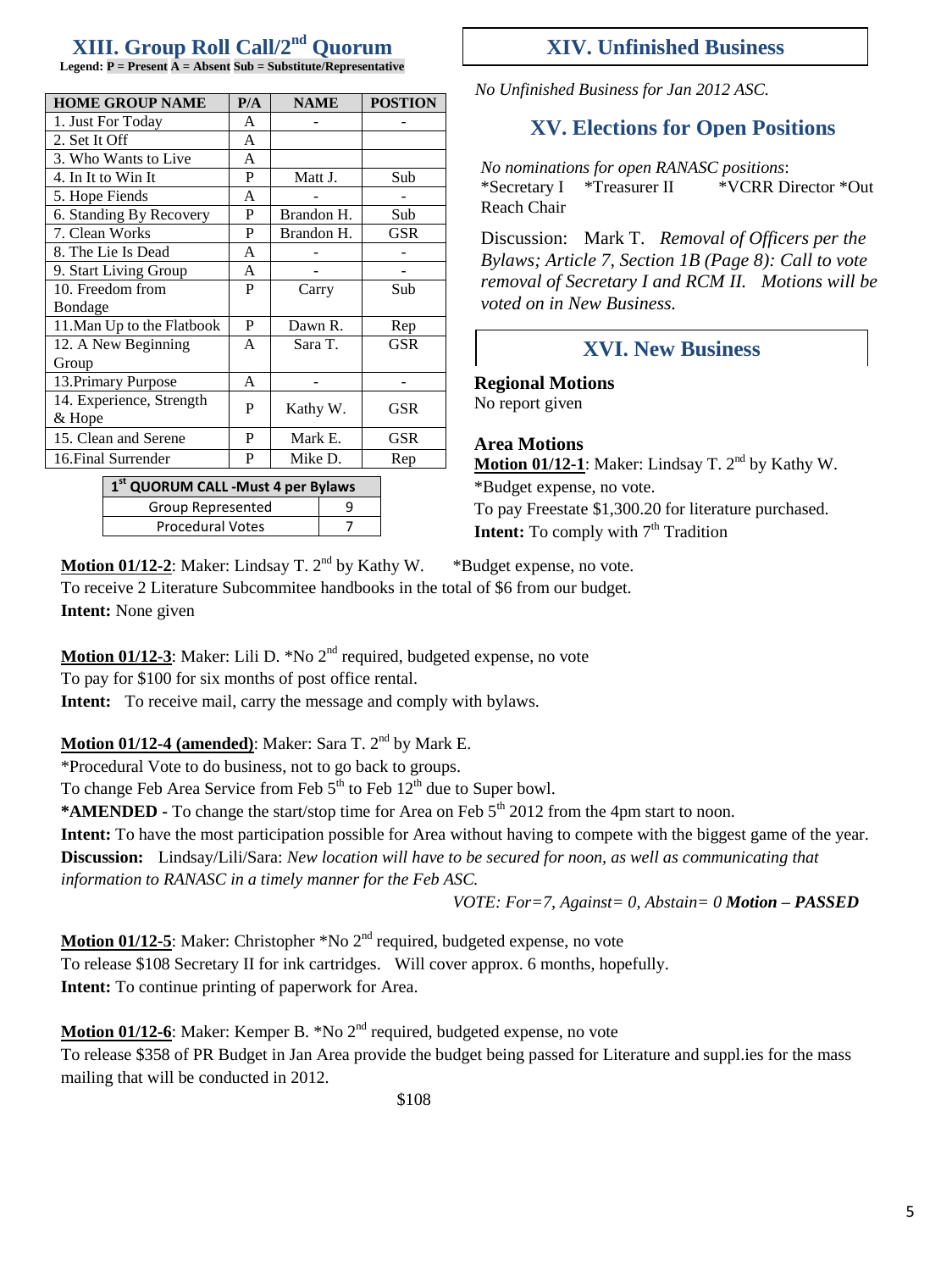#### **XVI. New Business** *(continued)*

| <u>N.A Resource in Your Community 120 <math>\omega</math> \$0.04 = \$36.00</u> |                                                    |
|--------------------------------------------------------------------------------|----------------------------------------------------|
|                                                                                | \$108.00                                           |
|                                                                                | 5.00<br>\$.                                        |
|                                                                                | \$140.00                                           |
|                                                                                | 5.00<br>\$                                         |
|                                                                                | 10.00                                              |
|                                                                                | \$358.00                                           |
|                                                                                | $120 \& 0.30 = 0.36.00$<br>$120 \& 0.30 = 0.36.00$ |

**Intent:** To have the materials to carry the message of NA to places and institutions to better inform them of our primary purpose.

**Discussion:** Lily D./Kemper B.: Clarification that H&I and PR are combining budgets and these monies are ¼ of that combined budget.

**Motion 01/12-7**: Maker: Sara T. 2<sup>nd</sup> by Kathy W.

To remove Kevin S. from Secretary position for non-performance of duties. Again – No disrespect – Love my brother! **Intent:** To move on and fill position and get duties done.

*VOTE: For=7, Against= 0, Abstain= 0 Motion – PASSED*

**Motion 01/12-8**: Maker: Sara T. 2<sup>nd</sup> by Kathy W.

To remove Teresa S. from RCM II position for non-performance of duties. No disrespect intended. Nothing but LOVE for Teresa S!!

**Intent:** To move on and fill position and get duties done.

*VOTE: For=7, Against= 0, Abstain= 0 Motion – PASSED*

## **XVII.Review of Group Status and Business**

No discussion of this Agenda item: A. The Lie is Dead B. Start Living Group C. Just for Today D. Final Surrender E. Primary Purpose.

## **XVIII. Open Sharing**

Kemper B.: *Website invoicing is up to date and we will pay on the 2/22 so we are good until next Area to pay the yearly invoice.*

Lily D.: *Thank you for being here, representing for quorum. Also thank you for those that participated in the budget, bylaw subcommittee and putting together the orange folders.*

Mark T.: *We are growing! I too am thankful for all the subcommittee participation.*

Lindsay T.: *Please not we have a line item in the Literature budget for \$200 "Literature Donations to Groups", in addition to the budget for "Start up Kits for New Meetings." If you need literature for your grup you can put in a motion durning new business at ASC.*

Mark T./Lily D.: *Important to have items in writing so we can adjust the following year and correctly budget for the next year as we are growing and that is good!*

## **XIX. Adjournment & Serenity Prayer**

Motion to Close: Made by Brandon H.,  $2<sup>nd</sup>$  by Mike D..